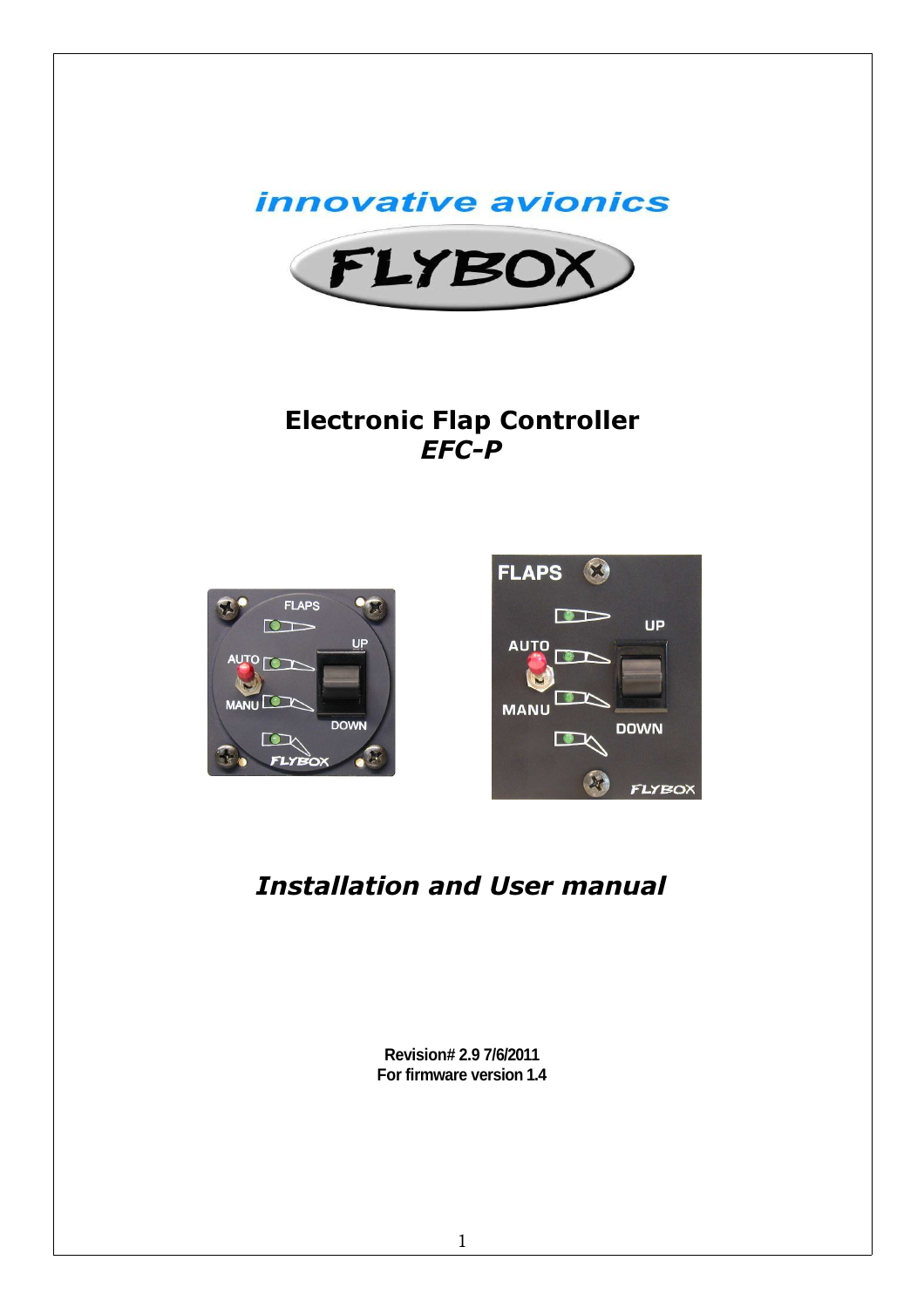# Contents

| 1 Installation                                                                                                                                    | Page                        |
|---------------------------------------------------------------------------------------------------------------------------------------------------|-----------------------------|
|                                                                                                                                                   | $\mathcal{D}_{\mathcal{L}}$ |
| 1.2 Panel installation & dimensions (rectangular panel version)                                                                                   | 3                           |
| $ 1.3 $ Panel installation & dimensions $(21/4)$ round panel version $ 1.3 $ Panel installation & dimensions $ 21/4 $ round panel version $ 1.3 $ |                             |
|                                                                                                                                                   |                             |
|                                                                                                                                                   |                             |
|                                                                                                                                                   | 4                           |
|                                                                                                                                                   |                             |
| 1.5.1 Wiring diagram for actuator with no internal limit switches                                                                                 | 5                           |
|                                                                                                                                                   | 5                           |
| 1.5.3 Wiring diagram for actuator with internal limit switches and external wires                                                                 | 6                           |
|                                                                                                                                                   | 6                           |

# 2 Operation instructions

|  | $\overline{7}$ |
|--|----------------|
|  |                |
|  |                |
|  |                |
|  |                |
|  |                |
|  |                |
|  |                |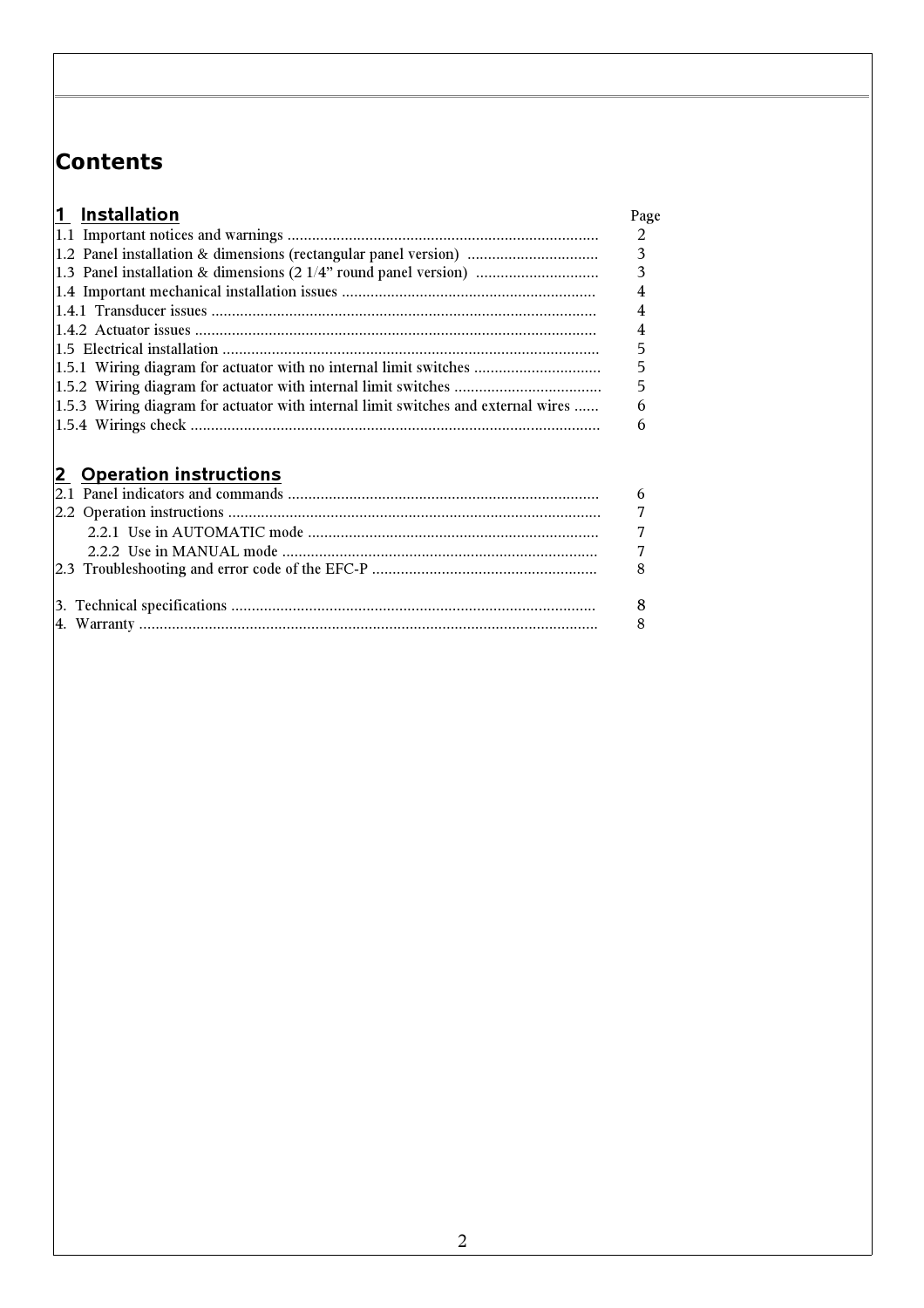# Installation

1.1 Important notices and warnings

Although the EFC-P has been heavily tested to ensure the maximum safety in every condition, the correct operation depends also by installation and wiring, that must be accurately made and verified reading completely this manual.

- Use aeronautic cable for the wiring and shielded cable for the position's transducer wiring.
- The cable shielding is more effective if both termination are connected to GND.
- The EFC-P cables (especially the position's transducer cables) must not run near cables and power devices that could generate noise, for example: transponder, transceiver, strobo light, inductive load such as electric motors, electric pumps and solenoids.
- When the cabling is finished you must do a test, prior to flight, turning on all the possible source of electric noise and verifying the properly operating of the EFC-P.
- The pilot must understand the operation of this device prior to flight, and must not allow anyone to use it without knowing the operation.
- Keep this manual in the aircraft.

#### WARNING:

- The EFC-P is attached directly to the flaps actuator: the non-respect of the notices above or a damage to the EFC-P may result in unexpected movements of the flaps.

In this situation you must immediately disable the EFC-P by turning the switch in the "MANUAL" position (see par.2.2.2 "Use in MANUAL mode").

THE EFC-P MUST BE TURNED OFF IN CASE OF START WITH BOOSTER. OPEN THE CORRESPONDING BREAKER BEFORE STARTING. WARRANTY SHALL NOT APPLY FOR DAMAGE TO THE EFC-P FOR THIS REASON.



## If you do not agree with the notices above do not install the EFC-P in your aircraft, but return the product for a full refund.

Microel s.r.l. reserves the right to change or improve its products. Information in this document is subject to change without notice.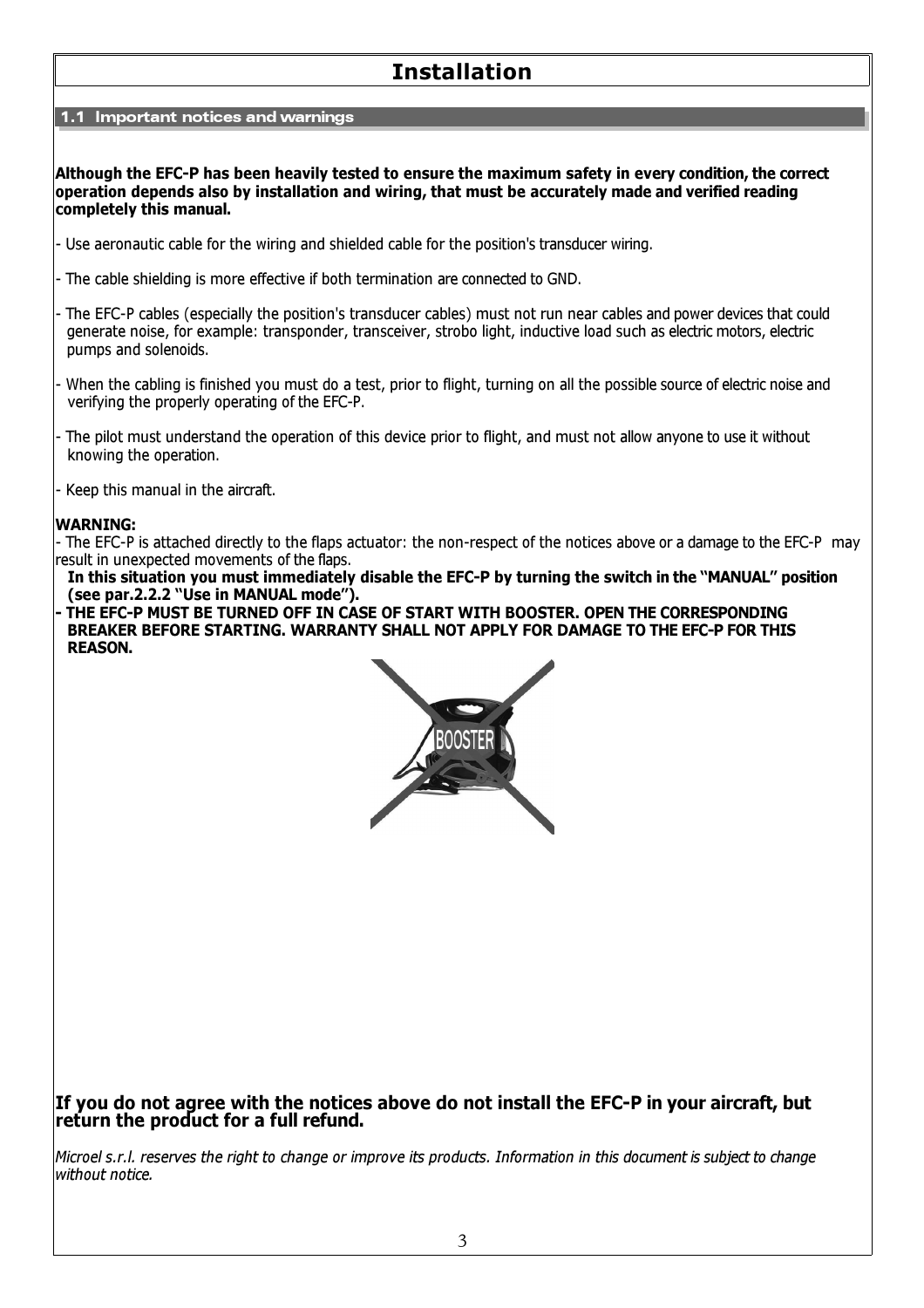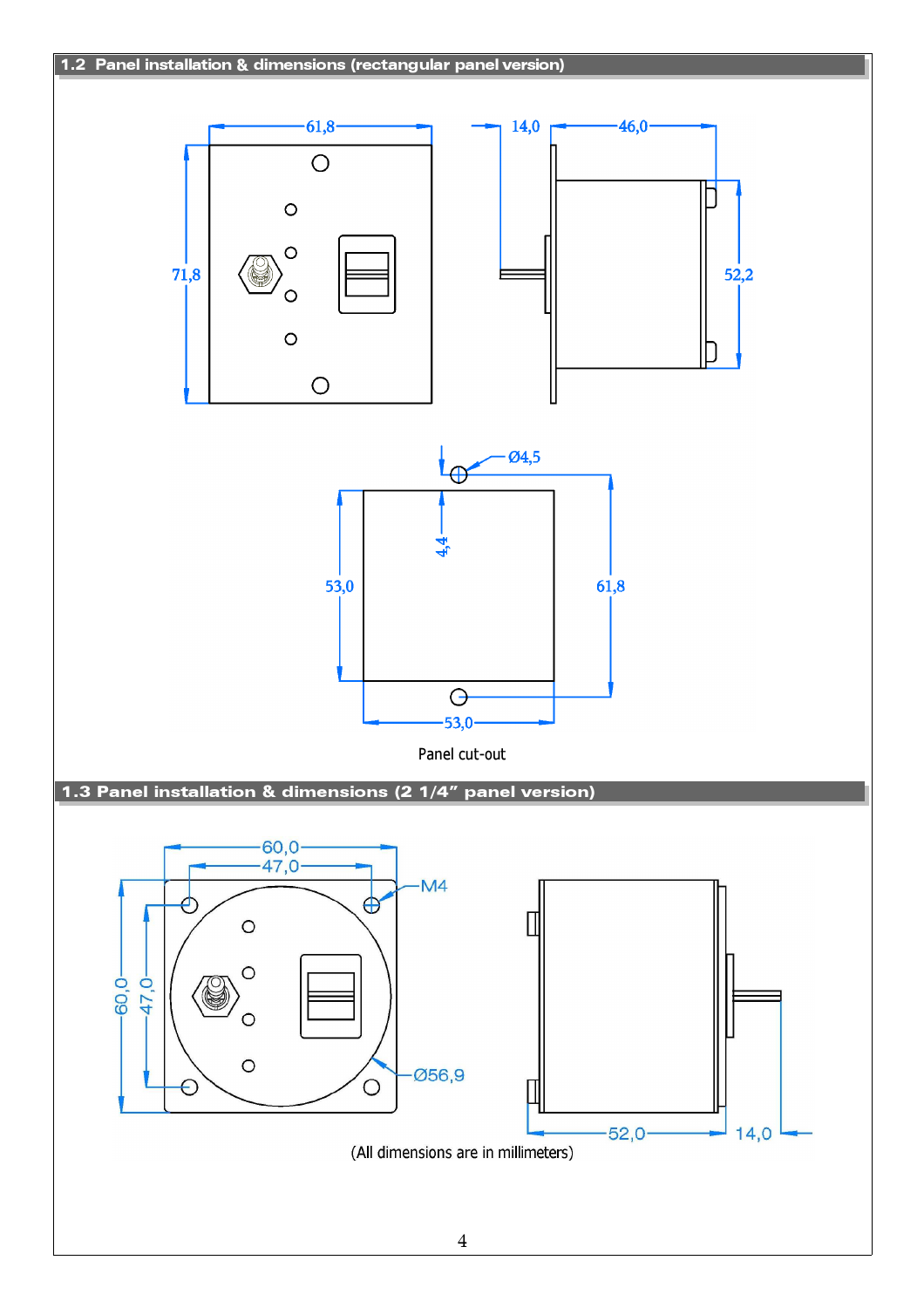

5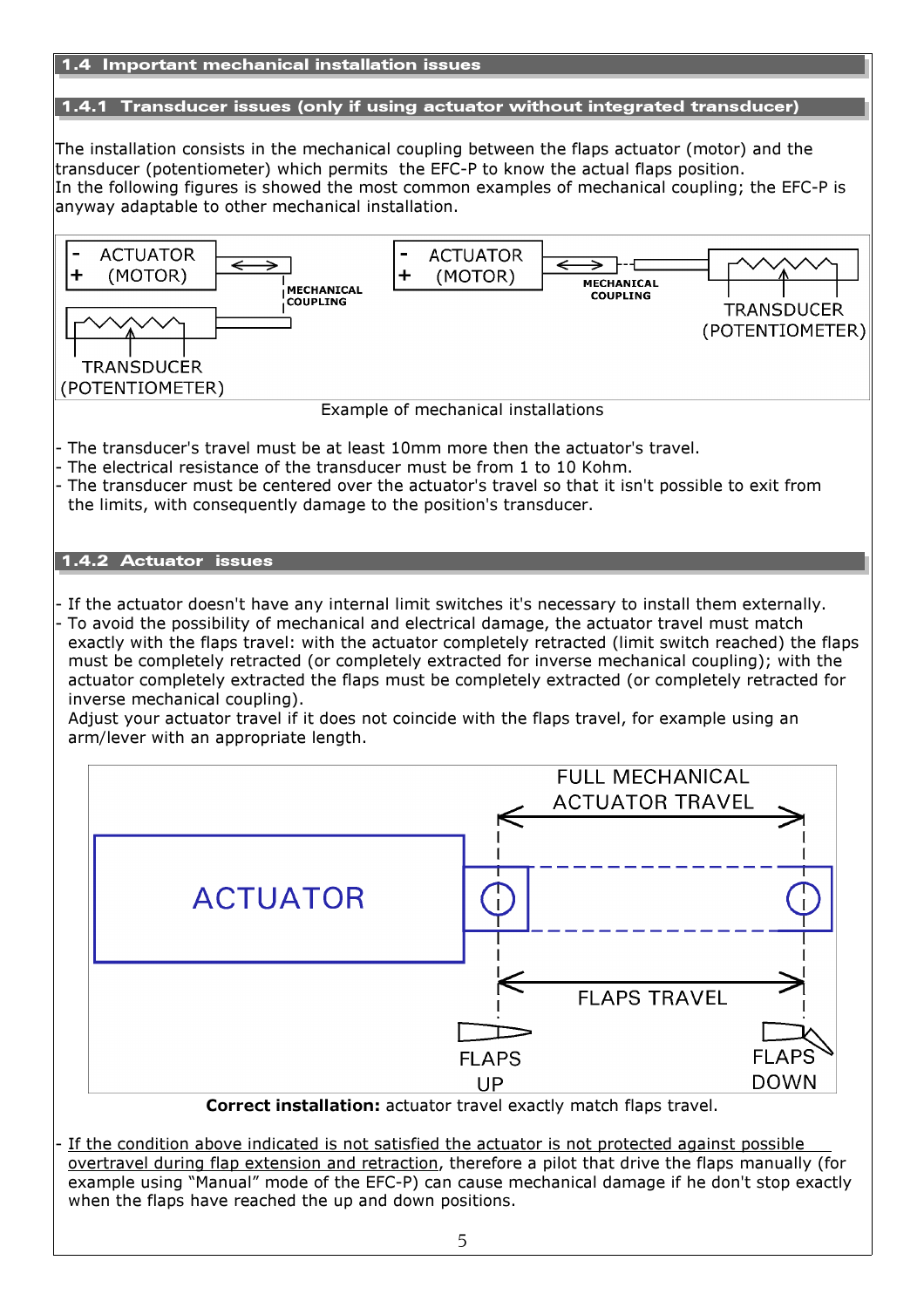## IMPORTANT NOTES ON USING ACTUATORS WITH INTEGRATED TRANSDUCER:

- The electrical resistance of the transducer must be from 1 to 10 Kohm.

- Choose a model that use the maximum electrical resistance range. For example if you choose an actuator with 10 Kohm transducer, verify that the stroke that you are going to use provide at least a variation of half the transducer's resistance, i.e. 5 Kohm.

#### 1.5 Electrical installation

In the backpanel there is a 10-poles plug connector (model: MOLEX Mini-Fit JR.); the corresponding socket connector is delivered with your EFC-P. The connections are:



If the actuator used has integrated limit switches and wiring (no external wires) use the wiring diagram above, connecting pin #1 and #6 of the EFC-P connector directly to the actuator.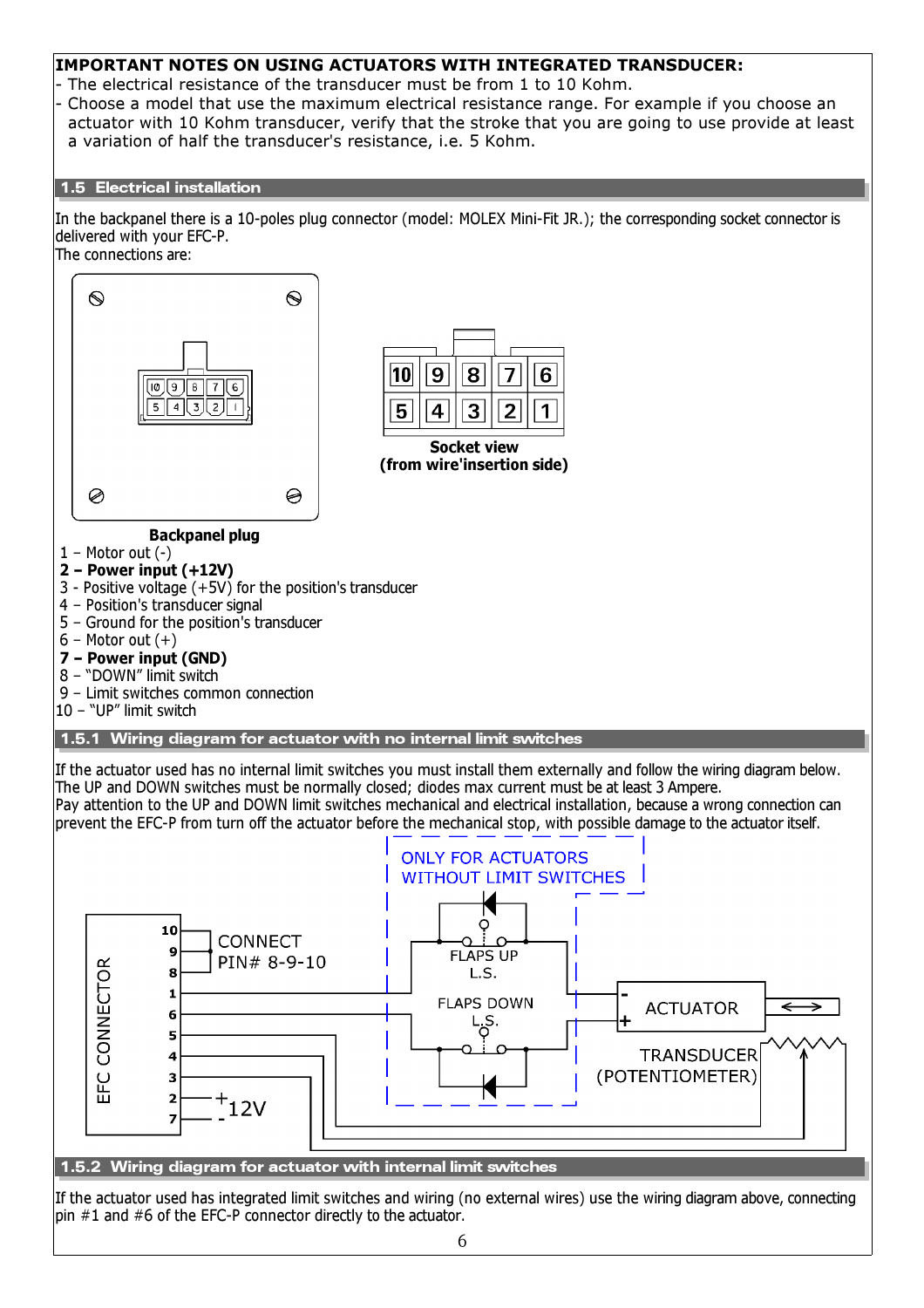#### 1.5.3 Wiring diagram for actuator with internal limit switches and external wires

If the actuator used has 3 wires for the limit switches connection, probably one wire is the common contact for the limit switches, so the wiring diagram to the EFC-P is the following:

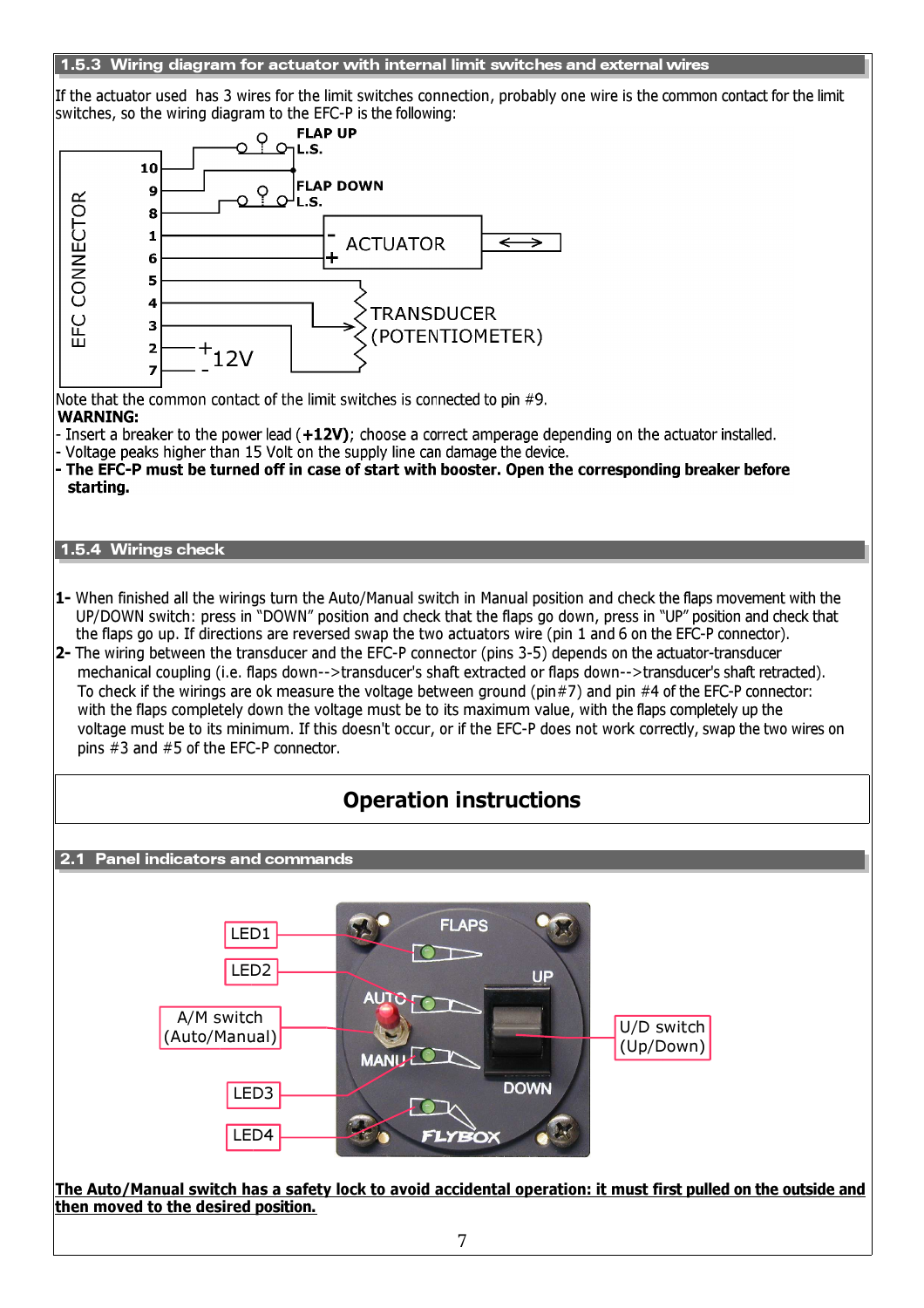The EFC-P can work in two modes: Automatic or Manual.

For normal operations use the "Automatic" mode; the "Manual" mode must be used only in case of emergency or failure of the EFC-P.

### Before using the device for the first time you must program the four position that the EFC-P store in memory and use in Automatic mode:

- With the device powered off turn the A/M switch in the "Automatic" position, then press and hold the U/D switch in the "UP" position.
- Power on the EFC-P and wait 10 seconds until the LED1 and the LED4 start flashing.
- Release the U/D switch.

NOTE: The EFC-P doesn't enter in the programming mode if a limit switch is open (UP or DOWN limit switch); if this occour you must turn in "Manual" mode and move the flaps until the limit switch will de-activate.

- Make this sequence using the U/D switch: 2 click in the UP position, 2 click in the DOWN position and 1 click in UP; if the sequence is correct the EFC-P enter in programming mode and the LED2/LED3 briefly flash.
- The EFC-P will automatically exit from the programming mode if no press is made on the U/D switch for 10 seconds. - Now the first led is flashing indicating that you can adjust the flaps in the desired position (using the U/D switch). To store the position, briefly move the A/M switch in "Manual" and then return in "Automatic".
- Now the second led is flashing and you can adjust and then store the second position in the same way explained in the previous step (U/D switch to adjust then A/M switch to store the position). Repeat again the step for the third and fourth position. The EFC-P will automatically exit from the programming mode and become operative once the last position is correctly stored in memory.

The positions remains stored in memory also without power supply.

### NOTE: If the EFC-P is powered on the first time without enter in the programming mode the four LED will simultaneously flash.

2.2.1 Use in AUTOMATIC mode

In AUTOMATIC mode you can move the flaps choosing one of the four stored position; the maximum travel of the motor is defined by the two limit switches UP and DOWN.

The LEDs show the status of the flaps:

LED on: indicate the current position of the flaps

LED flashing: indicate the position that the flaps are reaching

-EXAMPLE OF USE-

The flaps are in the first position (LED1 on, all other LEDs off):

to move the flaps in the third position press two times the U/D switch in the DOWN position; the flaps start moving and the third LED is flashing, indicating the position that the flaps are reaching.

When the flaps reaches the second position the first LED turn off while the second turn on; when they reaches the third position the second LED turn off and the third turn on. The flaps have reached the selected position and the EFC-P return to steady state, waiting for another command.

Pressing the U/D switch in the UP position for more than 1 second move automatically the flaps to the first position (regardless of the current position).

### 2.2.2 Use in MANUAL mode

In this mode the flaps position are not fixed between the four programmed positions but the movement are continuous; however it's recommended to use the MANUAL mode only in case of device's electronic failure, because this mode bypass the internal electronic circuits and connect directly the motor to the U/D switch.

To control the flaps simply use the U/D switch: press and hold in a position (UP or DOWN) and release when the motor have reached the desired position.